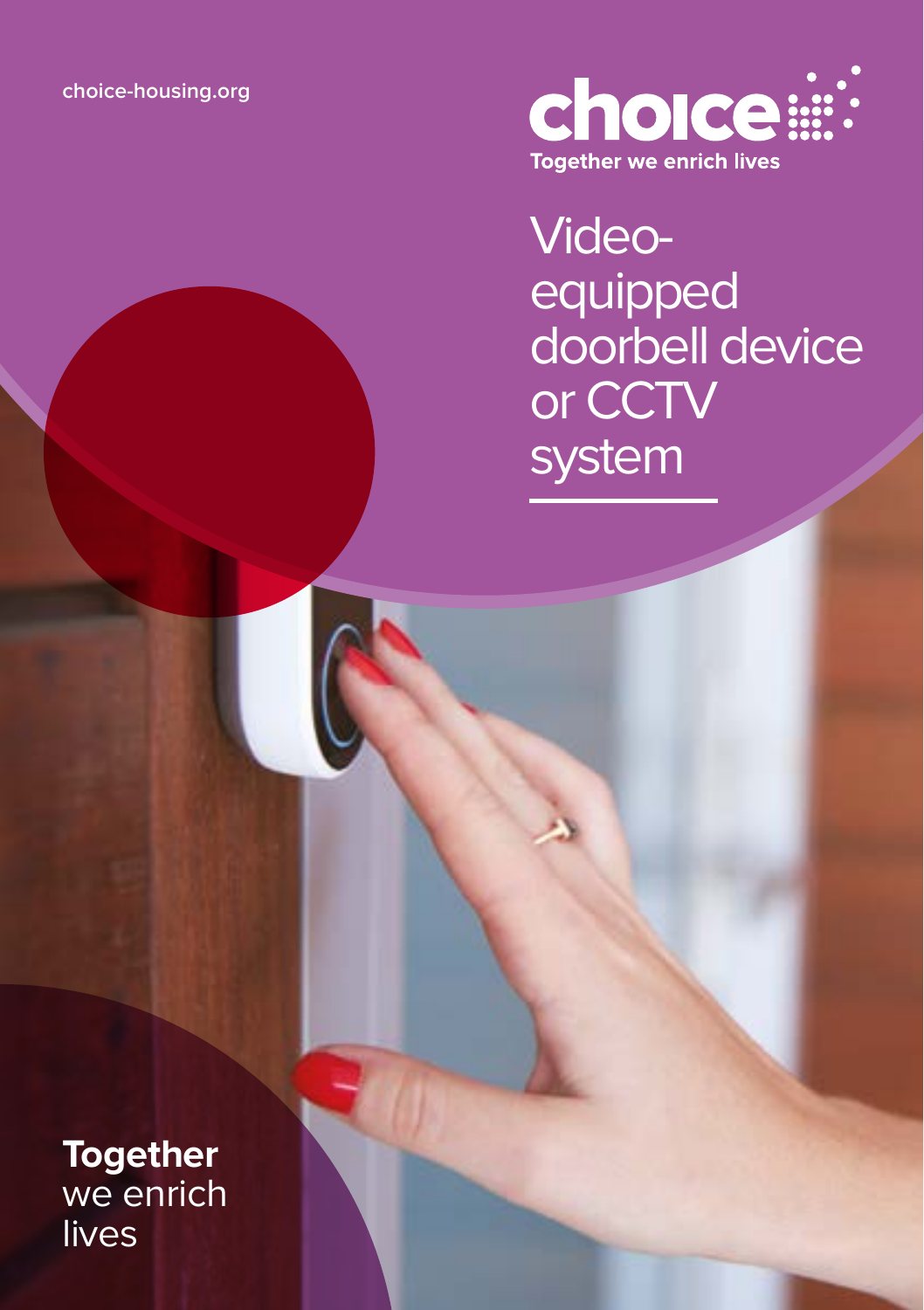# Are You Using a video-equipped doorbell device or CCTV system?



## The installation of a video-equipped doorbell (ring doorbell) or CCTV requires written permission from Choice and must be in accordance with the Association's policy on alterations.

The following advice will help you to understand what you need to do if you are considering installing, or have already installed, a CCTV system (or similar technology, such as video-equipped doorbell devices) on your home. A CCTV system includes the camera, storage, recording and all associated equipment.

#### **Information Commissioner's Office**

The Information Commissioner's Office (ICO) regulates and enforces the General Data Protection Regulation (GDPR) and the Data Protection Act 2018 (DPA).

If your CCTV system or doorbell captures images of people outside the boundary of your private domestic property – for example, from neighbours' homes or gardens, shared spaces such as corridors, or from public areas – then the GDPR and the DPA will apply to you. You will need to ensure your use of CCTV complies with these laws. If you do not, you may be subject to appropriate regulatory action by the ICO which can include a fine, as well as, potential legal action by affected individuals.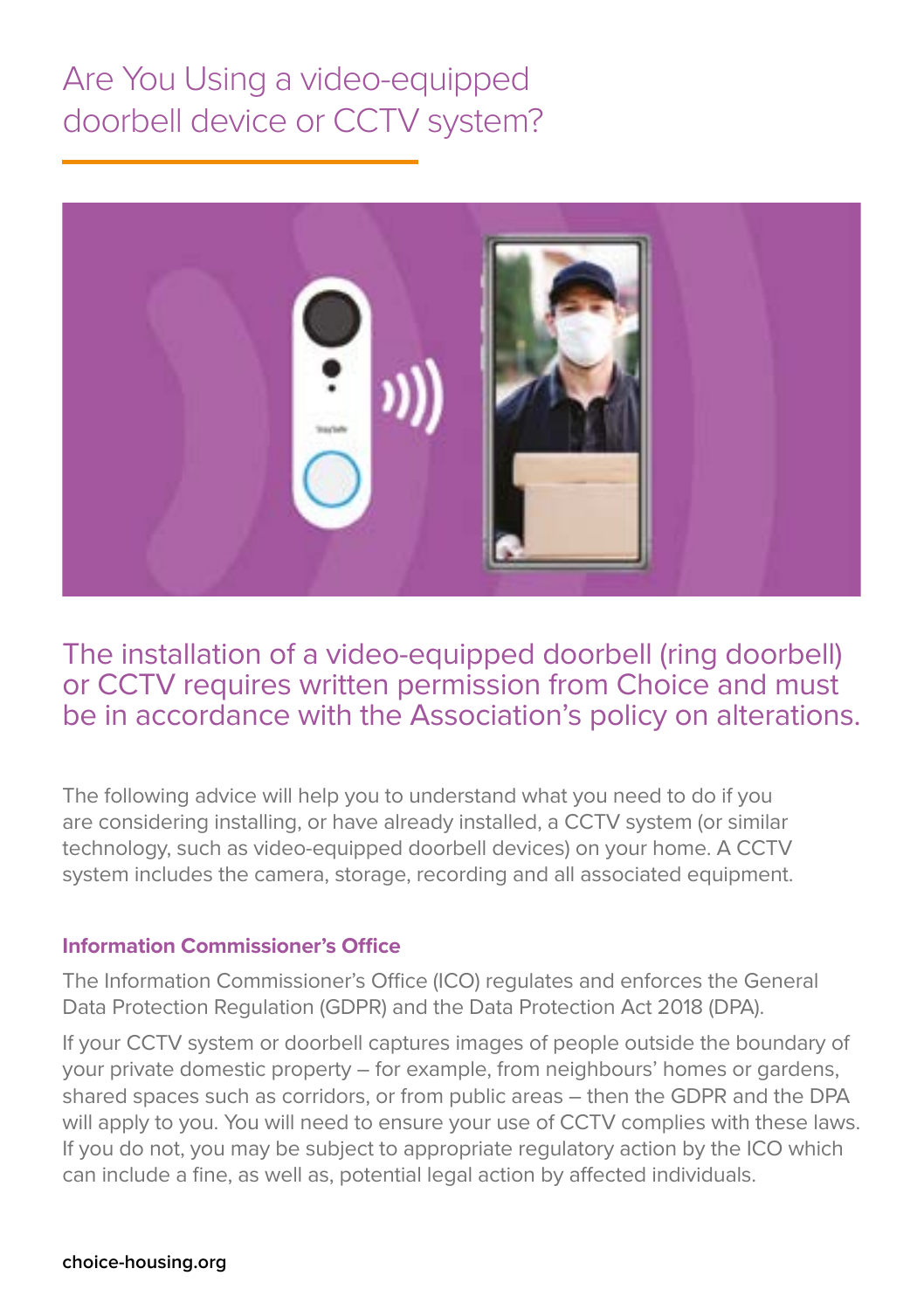The ICO has published guidance on the use of domestic CCTV and a CCTV checklist, which will help you to better understand and meet your obligations under data protection law.

If you have any questions about the use of domestic CCTV, you can contact the ICO at **ico.org.uk/global/contact-us/** or call **0303 123 1113**. If you are unhappy about the use of a domestic CCTV system, you can use the ICO's online tool to determine the best course of action in your situation.

You may be considering using a CCTV system as a necessary means to protect your property from acts of crime and anti-social behaviour. A domestic CCTV system needs to be operated in a responsible way that respects the privacy of others.

Below is a list of general considerations to help you reduce the risk of your CCTV system intruding on the privacy of others.

#### **1. Reasons for considering a CCTV system**

Think about:

- why do I need CCTV?
- could I use another means to protect my home, such as improved lighting?
- what do I want my CCTV system to view and record (this could be the front door, a parking space, the back yard, a shed, and so on?)
- does it need to record all the time?
- does it need to record audio?

#### **2. How your CCTV system affects others**

It is important to consider the privacy of others. Ask yourself:

- where will I position the CCTV to minimise intrusion into my neighbours' and other people's privacy?
- will the range of the camera(s) include my neighbours' property, gardens, pavements or other areas? If so, you could consider systems that can reduce intrusion, such as those which have privacy filters
- how will my neighbours feel about my CCTV?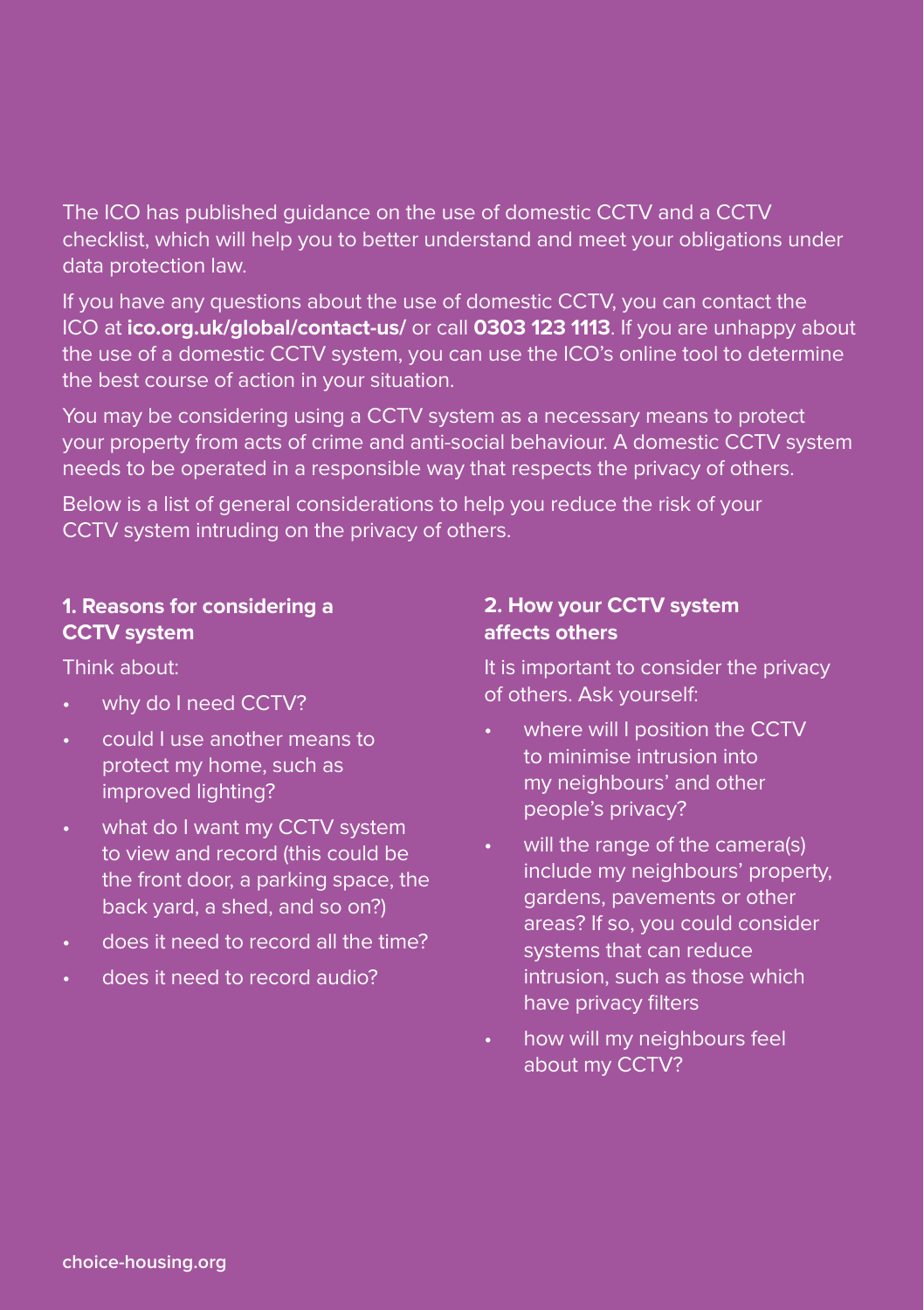





#### **3. Letting people know about your CCTV system**

Ensure that you are transparent to those around you when installing your CCTV system. You can do this by:

- informing your neighbour(s) about your system
- putting up a notice informing people that recording is taking place.

#### **4. Taking responsibility for your CCTV system**

If you are thinking of installing a CCTV system on your property, and it records images beyond your private domestic property, you must be aware of your responsibilities:

it is your responsibility to make sure that the CCTV system is installed correctly

- you are also responsible for all the information that is recorded by your system
- you must make sure that the information is not used for any other purpose than protecting your property
- make sure you read the manual, and if necessary, ask your installer to show you how to operate it and how to export footage if required
- you will need to be aware of individuals' data protection rights and make sure you take steps to allow the people you record to exercise these rights effectively (for example, you will need to respond appropriately to any subject access requests you receive from the people you record).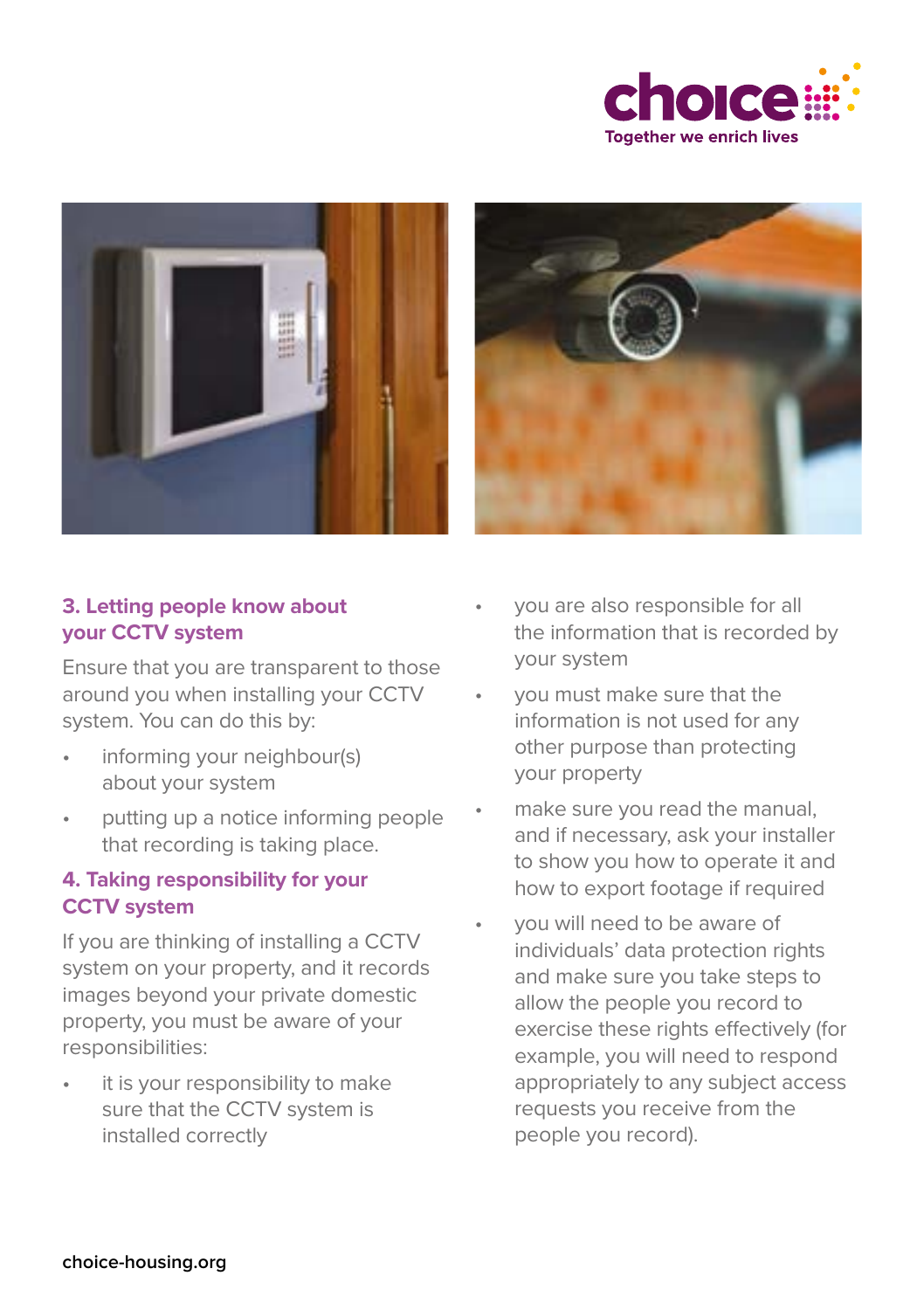#### **5. Storing the recorded information**

Ensure you bear the following in mind when storing the information you record on your CCTV system:

- you should make sure that the date and time on your system are accurate
- it is important to check that you have enough recording space
- you should not store any information or images for longer than is necessary to protect your property which means you should delete the information once it is no longer required
- you should make sure that the information recorded is used only for the purpose for which your system was installed (for example it will not be appropriate to share any recordings on social media sites)
- you must keep the recordings secure and keep access to them to a minimum (remember that you are responsible for what happens with the information)
- in certain circumstances, the information you record may be used as evidence by the police in an investigation (therefore, if you are not sure, it is important to check with your installer or local police authority that the information you record can be used for this purpose when required).

#### **6. Maintenance**

Once you have installed your CCTV system, you should regularly check that:

- you are complying with the GDPR and the DPA if your CCTV system captures images outside the boundaries of your home
- you regularly delete the recordings and do not keep them for longer than is necessary for the protection of your property
- your CCTV system is still needed
- it is important that you check your system regularly to make sure that it is working properly (this may include cleaning any debris affecting the CCTV device and wiping it down after bad weather)
- you should also check the position of your CCTV device from time to time to make sure it still captures the right images and privacy intrusion is minimised.

**For more information search for CCTV on the following websites:**

www.gov.uk www.ico.org.uk